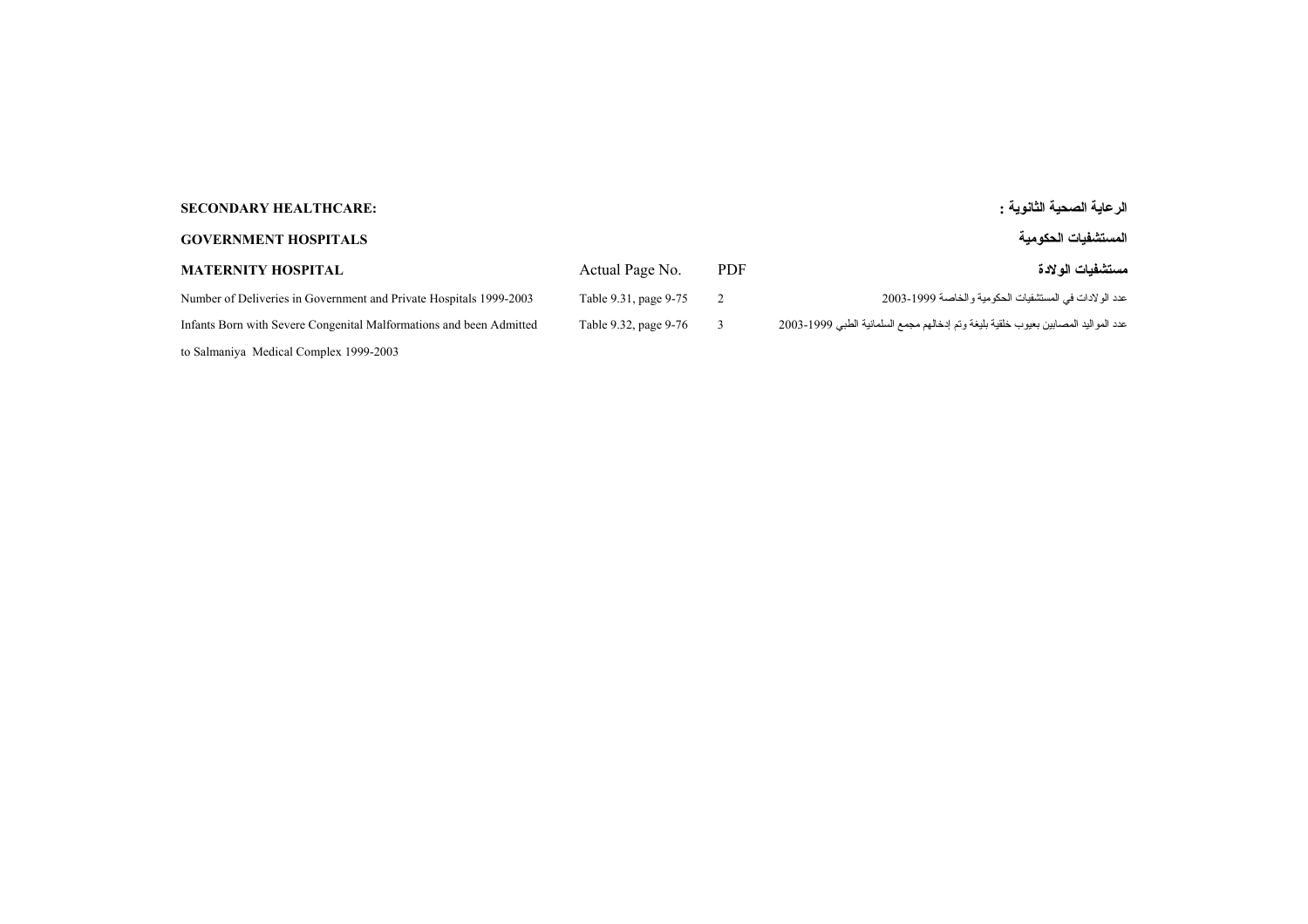<span id="page-1-0"></span>

| <b>Description</b>             | 2003   | 2002   | 2001      | <i><b>2000</b></i> | 1999      |  |
|--------------------------------|--------|--------|-----------|--------------------|-----------|--|
| <b>Government Hospitals</b>    | 13,676 | 12,870 | 12,757    | 12,825             | 12,590    |  |
| Ministry of Health Hospitals   | 10,898 | 10,376 | 10,305    | 10,329             | 10,058    |  |
| Bahrain Defence Force Hospital | 2,778  | 2,494  | 2,452     | 2,496              | 2,532     |  |
| <b>Private Hospitals</b>       | 685    | 617    | 646       | 688                | 611       |  |
| <b>International Hospital</b>  | 199    | 160    | 148       | 168                | 163       |  |
| American Mission Hospital      | 296    | 311    | 358       | 383                | 314       |  |
| Awali Hospital                 | 114    | 110    | 130       | 137                | 134       |  |
| Ibn Al-Nafees Hospital         | 76     | 36     | 10        | <b>NA</b>          | <b>NA</b> |  |
| Bahrain Specialist Hospital*   | 102    | 1      | <b>NA</b> | <b>NA</b>          | NA        |  |
| Total                          | 14,361 | 13,487 | 13,403    | 13,513             | 13,201    |  |

*Note: The table provides information about deliveries not*  $\frac{1}{2}$  in the set of  $\frac{1}{2}$  in this  $\frac{1}{2}$  and  $\frac{1}{2}$  in the set of the relevant tables in "Vital Statistics" chapter for  $\frac{1}{2}$  and  $\frac{1}{2}$  and births – a delivery may include one or more births (twins etc.). *Refer to the relevant tables in "Vital Statistics" chapter for* 

*information about births.*

*\* Bahrain Specialist Hospital officially opened in October 2002.* . *2002* : *\**